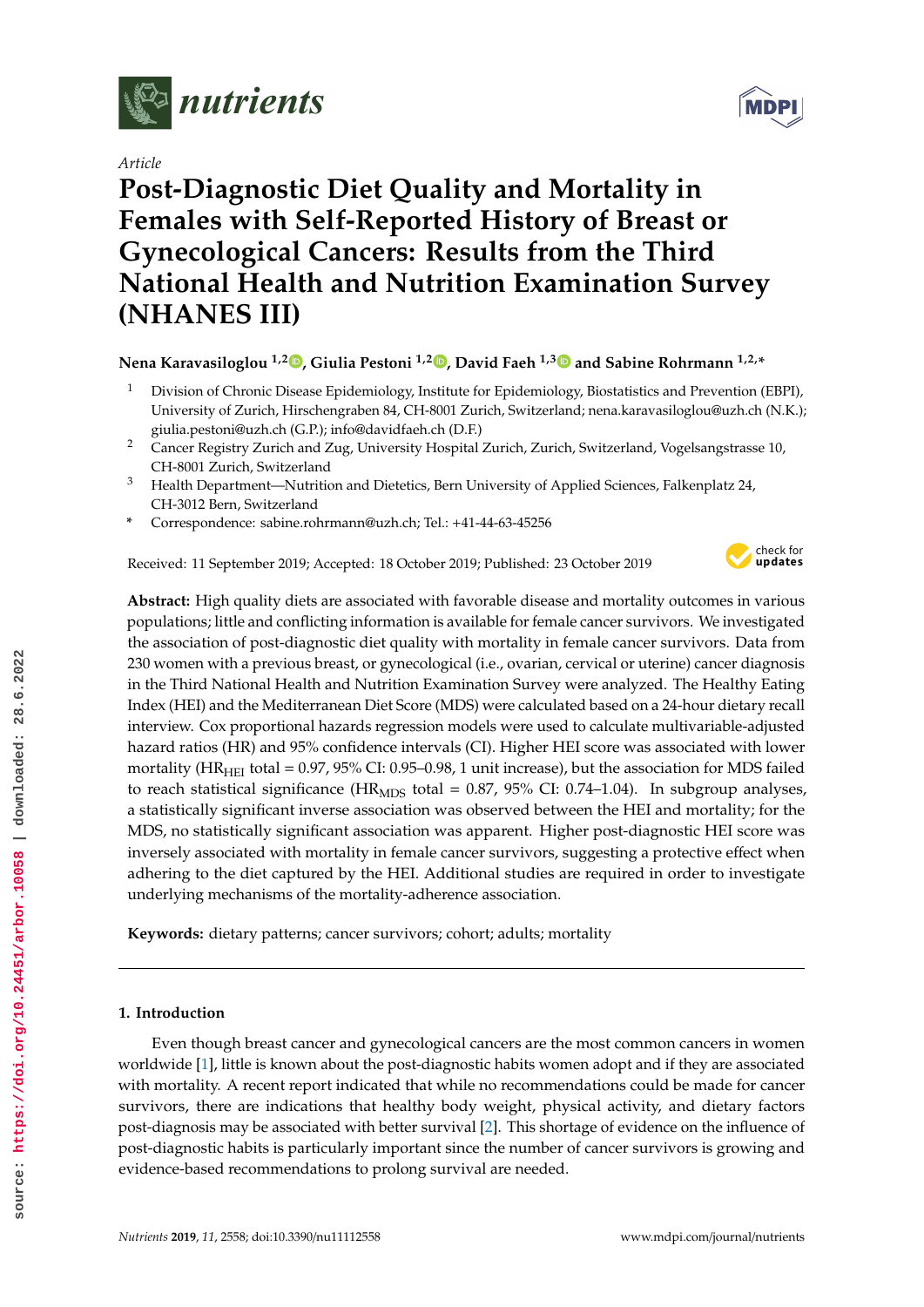Few studies have reported on the association between post-diagnostic lifestyle and survival in cancer patients and their results are contradicting. Decreased mortality risk in breast cancer survivors who consumed at least five daily portions of fruit and vegetables and were physically active was reported [3]. Older female cancer survivors with higher adherence scores to the 2007 World Cancer Research Fund/American Institute for Cancer Research guidelines on body weight, physical activity, and diet had lower mortality of all causes; lower all-cause mortality was also reported for women who only followed the dietary recommendations [4]. On the other hand, high vegetable, fruit, and dietary fiber intake and low fat consumption was not associated with reduced mortality risk in early stage breast cancer survivors in a different study [5].

The Healthy Eating Index (HEI) is associated with lower risk of chronic diseases and mortality in different populations [6,7]. Higher diet quality (assessed by the HEI) was associated with lower all-cause, cardiovascular disease, and cancer mortality risk in postmenopausal women [8] and a meta-analysis reported similar findings [9]. Additionally, higher post-diagnostic diet quality was associated with lower mortality risk, especially mortality from non-breast cancer causes, in breast cancer survivors [10].

The Mediterranean diet is associated with lower mortality in older populations  $[11-14]$ , as well as in coronary heart disease [15], cardiovascular disease [16] and diabetic patients [17]. A recent meta-analysis reported no association between adherence to the Mediterranean diet and cancer-specific mortality in cancer patients including data from four studies [18]. Furthermore, no association between the Mediterranean diet with either all-cause mortality or non-breast-cancer-related mortality was reported in breast cancer survivors. However, a statistically significant inverse association with death from non-breast cancer causes was shown in women who reported low physical activity [19].

Based on the possible association of a higher quality post-diagnostic diet with decreased mortality in cancer survivors and the limited number of studies that have reported on it, we believe that the association of post-diagnostic diet quality with mortality in female cancer survivors warrants further investigation.

## **2. Materials and Methods**

#### *2.1. Population*

In this study, data from the Third National Health and Nutrition Examination Survey (NHANES III) were used, due to the long follow-up of the participants. The NHANES III was a nationwide survey, conducted between 1988 and 1994 in the United States. Participants were interviewed and underwent physical examination in a mobile examination center. Detailed description of the methodology of the NHANES III is described elsewhere [20]. NHANES III data are publically available and can be accessed online [21]. Therefore institutional review board approval and oversight were not required for our study.

In this study, only female participants who had self-reported a previous breast, ovarian, cervical or uterine cancer diagnosis were included in the analyses. Participants were defined as cancer survivors if they answered "yes" to the question, "Has a doctor ever told you that you had other cancer?" In following questions participants had to specify the site of their cancer diagnosis and their age at cancer diagnosis ("How old were you when you were first told you had other cancer?"). Participants who also self-reported a skin cancer diagnosis (*n* = 26; answered "yes" to the question, "Has a doctor ever told you that you had skin cancer?"), with missing information on either of the exposure variables  $(n = 4)$  or any of the confounding variables  $(n = 50)$  were excluded from the analyses (Figure 1). The final study population included 230 participants. Of these, 110 were breast cancer survivors (BCa) and 120 were gynecological cancer (i.e., ovarian (*n* = 19), cervical (*n* = 54), and uterine cancer (*n* = 47); GynCa) survivors.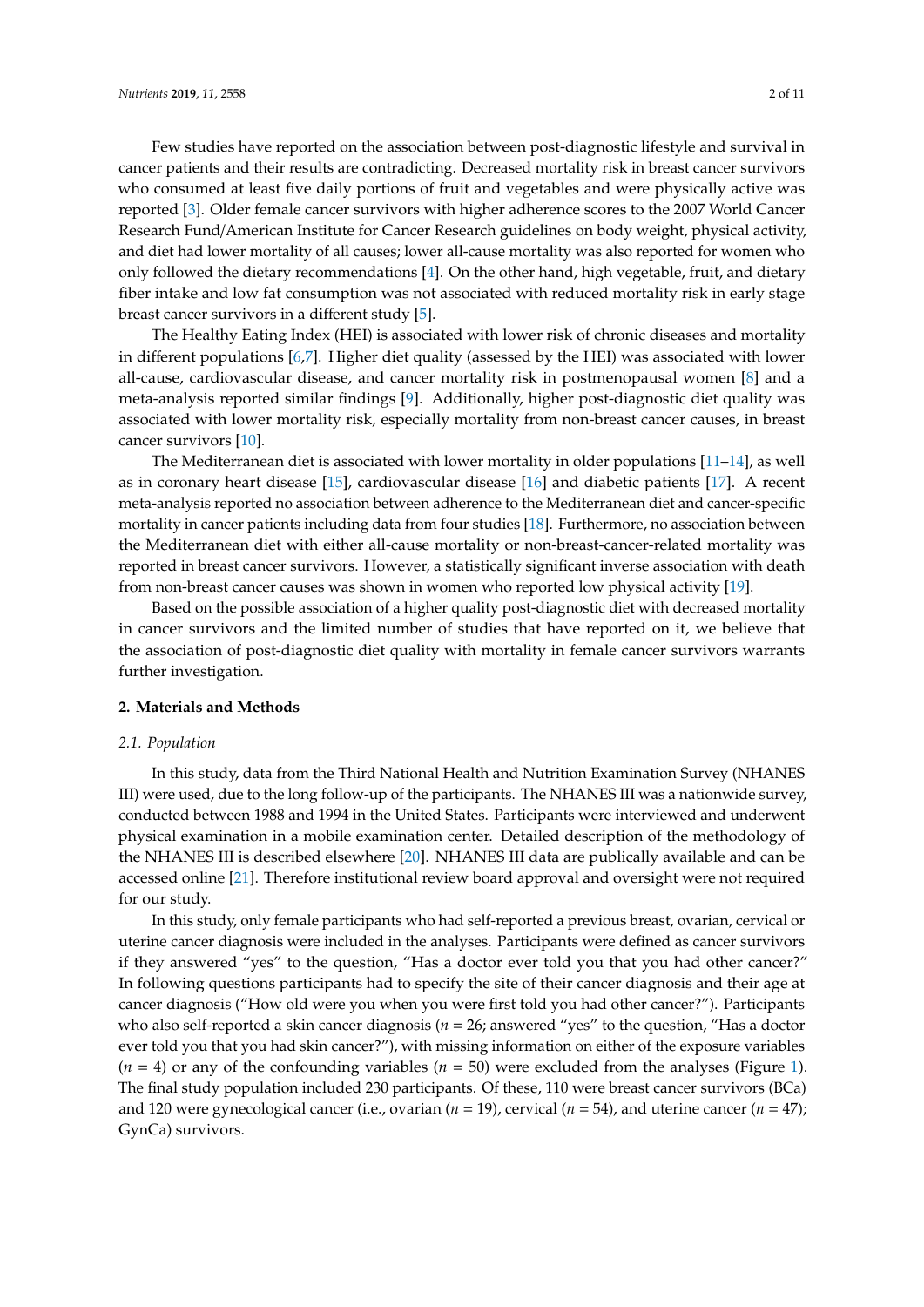

**Figure 1.** Flowchart of the study participants*.*  **Figure 1.** Flowchart of the study participants.

## *2.2. Outcome Ascertainment*

National Death Index, maintained by the National Center for Health Statistics, was used to obtain mortality information. Detailed description of the linkage was previously described [22]. Previous studies have reported accurate ascertainment of participants' death by the National Death Index [23–25]. Follow-up time was defined as the time from completion of the NHANES III questionnaire (in months) until death from any cause or end of follow-up (December 31, 2011), whichever came first. months) until death from any cause or end of follow-up (December 31, 2011), whichever came first. The outcome of interest was all-cause mortality. Probabilistic linkage of the NHANES III with the

#### *2.3. Assessment*

*2.3. Assessment*  Dietary information was obtained via a 24-hour dietary recall interview. Data collection was scheduled as such as to include interviews all days of the week and throughout the year. During an interview by trained interviewers, participants were requested to report their food and beverage consumption of the past 24 hours. Additional information including (but not limited to) the quantities, recipes, and place of eating was also recorded. The nutrient values were calculated using recipe ingredient nutrient values found in the US Department of Agriculture's (USDA) Survey Nutrient Database Nutrient Files. The dietary information of the 24-hour dietary recall interview was used to calculate the diet quality indices. The 24-hours of the 24-hours recall interview was calculate the diet quality indices.

To assess moderate to vigorous physical activity NHANES III participants were asked how frequently (but not for how long) they performed leisure time exercise or physical activities in the past month. Their answers were then transformed to "times per week" using the conversion factor past month. Their answers were then transformed to "times per week" using the conversion factor 4.3 weeks per month.

#### *2.4. Healthy Eating Index*

The HEI, developed by the USDA, includes 10 equally weighted distinct components and the sum of each participant's score in the components constitutes their individual score. Components 1–5 estimate a participant's conformity to the recommendations by the Food Guide Pyramid for the grain, vegetable, fruit, milk, and meat groups. Components 6–9 capture total fat, saturated fat, total cholesterol, and sodium dietary intake. Finally, component 10 estimates the variety in a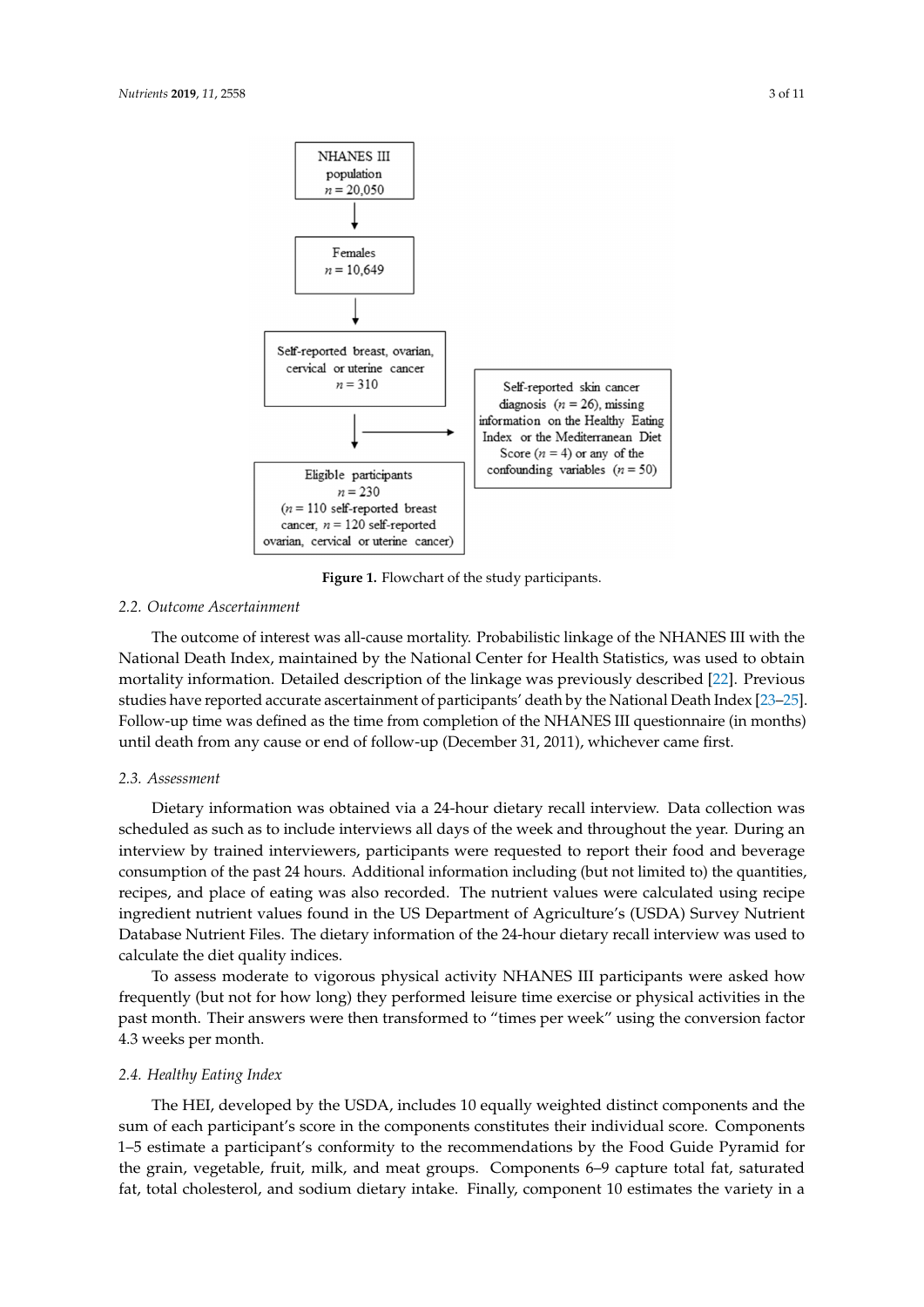participant's diet. The score can range from 0 to 100 and the higher a participant's score on the HEI, the better the diet according to the Dietary Guidelines for Americans and the Food Guide Pyramid [20]. Participants were dichotomized based on their HEI (poor (HEI score  $\lt$  70); good (HEI score  $\geq$  70)).

### *2.5. Mediterranean Diet Score*

The MDS [13] assesses the adherence to the Mediterranean diet by including the consumption of 9 components (legumes, vegetables, fruit and nuts, cereals, fish and seafood, meat and meat products, dairy products, the ratio of monounsaturated to saturated fats and alcohol). The components of the MDS were composed by linking the 24-hour dietary recall data with My Pyramid Equivalents Database for USDA survey food codes. The daily consumption of each of the components (in servings/ 100 g/day) was calculated for every participant. The median consumption for each component was estimated in our study population and then participants were scored with 0 or 1 for each component based on the relation of their consumption to the study median. Participants with consumption of legumes, vegetables, fruit and nuts, cereals, and fish and seafood above the median received 1 point (per component), whereas consumption of meat and meat products, dairy products and a ratio of monounsaturated to saturated fats lower than the median received 1 point (per component). Finally, participants with alcohol consumption of 5–25 g per day (approximately 0.3 to 2 drinks) received 1 point. The sum of all the points was calculated as each individual's MDS. The MDS can range from 0 to 9. Participants were divided into two groups based on their score; participants with MDS 0–4 were considered to be "non-adherers", whereas participants with MDS 5–9 were considered to be "adherers".

### *2.6. Statistical Analysis*

Baseline categorical data were expressed as percentages and continuous data as means and standard errors of the mean (SEM). The association between each diet quality index and mortality was assessed using Cox proportional hazards regression models. Regarding confounder adjustment, the first model (Model 1) was adjusted only for age at completion of the NHANES III questionnaire and race/ethnicity (Non-Hispanic white, Non-Hispanic black, Mexican-American, Other). The second model (Model 2) was additionally adjusted for several a priori determined confounders based on the existing literature including: time between cancer diagnosis and completion of the NHANES III questionnaire (continuous, years), socioeconomic status (SES; categories based on the poverty income ratio (PIR), poor/near poor (PIR < 2), middle income ( $2 \leq PIR$  < 4), higher income (PIR  $\geq$  4), or unknown; similar to Suresh et al. [26]), marital status (married/living together, never married/widowed, divorced/separated, or unknown), body mass index (BMI; continuous, kg/m<sup>2</sup>), physical activity (continuous, times of moderate to vigorous physical activity per week), smoking status (never, former, or current smoker), self-reported prevalent chronic diseases at baseline (type 2 diabetes, heart attack, congestive heart failure or stroke; yes, no, or unknown), daily energy intake (continuous, kcal/day) and history of menopausal hormone therapy use (never or no information, ever user). Model 2 was further adjusted for alcohol intake (frequency of beer, wine, and hard liquor intake; times per month) in the analyses for the HEI but not for the MDS, since alcohol intake is already included within this index. The results were presented as hazard ratios (HR) and 95% confidence intervals (CI).

Baseline characteristics were compared between female breast or gynecological cancers survivors and female participants of the NHANES III without a self-reported cancer diagnosis. Sensitivity analysis was performed excluding alcohol consumption from the MDS.

Statistical analyses were performed using SAS (version 9.3, SAS Institute Inc., Cary, NC, USA) software and significance levels were set at a = 0.05. Sampling weights, adapted according to our total study population and sub-groups, were used in all analyses to account for the complex survey design and survey non-response.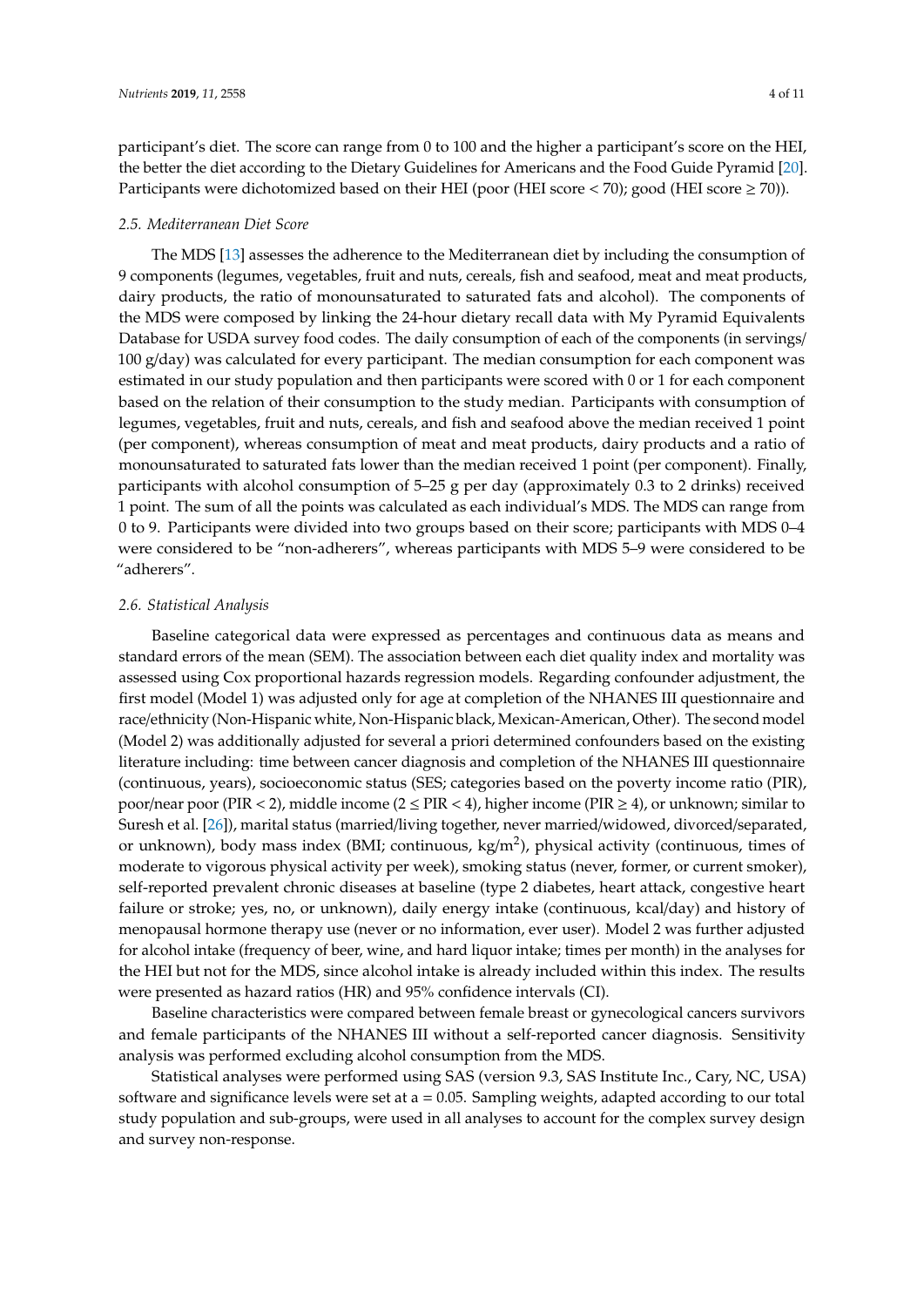#### **3. Results**

Overall mean time between cancer diagnosis and completion of the NHANES III questionnaire was 10.4 years (SEM 0.7; breast cancer survivors: 8.6 years, SEM: 0.7; gynecological cancer survivors: 12.0 years, SEM: 1.0). Breast cancer survivors completed the NHANES III questionnaire at an older age and were less likely to be current smokers compared to gynecological cancer survivors (Table 1). Breast cancer survivors were more likely to report higher income and had slightly higher BMI compared to gynecological cancer survivors. Female breast or gynecological cancer survivors included in this project were less physically active and more likely to be current smokers compared to female NHANES III participants who did not report history of cancer (Table 2). Regarding their dietary habits, female breast or gynecological cancer survivors had slightly higher HEI score and increased fruit and vegetable consumption compared to female participants who did not report history of cancer.

**Table 1.** Socioeconomic characteristics and participants' behaviors at completion of the NHANES III questionnaire according to their cancer diagnosis and combined  $1$ .

|                                                                                                                                     | <b>Total Study</b><br>Population ( $n = 230$ ) | <b>Breast Cancer</b><br>Survivors ( $n = 110$ ) | <b>Gynecological Cancer</b><br>Survivors ( $n = 120$ ) |
|-------------------------------------------------------------------------------------------------------------------------------------|------------------------------------------------|-------------------------------------------------|--------------------------------------------------------|
| Age at completion of the NHANES III questionnaire (years,<br>mean, SEM)                                                             | 54.4, 1.5                                      | 62.4, 1.6                                       | 47.4, 1.6                                              |
| Age at diagnosis (years, mean, SEM)                                                                                                 | 44.0, 1.3                                      | 53.7, 1.5                                       | 35.4, 1.1                                              |
| Time from the completion of the NHANES III questionnaire<br>until the end of the follow-up (months, mean, SEM)<br>Race/Ethnicity, % | 192.2, 6.9                                     | 170.4, 9.6                                      | 211.6, 5.7                                             |
| Non-Hispanic white                                                                                                                  | 89.8                                           | 91.6                                            | 88.2                                                   |
| Non-Hispanic black                                                                                                                  | 6.8                                            | 5.0                                             | 8.4                                                    |
| Mexican-American                                                                                                                    | 2.0                                            | 1.5                                             | 2.4                                                    |
| Other                                                                                                                               | 1.4                                            | 1.9                                             | 0.9                                                    |
| Marital status, %                                                                                                                   |                                                |                                                 |                                                        |
| Married/living together                                                                                                             | 61.8                                           | 60.0                                            | 63.3                                                   |
| Never married/widowed                                                                                                               | 21.0                                           | 27.0                                            | 15.7                                                   |
| Divorced/separated                                                                                                                  | 17.2                                           | 13.0                                            | 21.0                                                   |
| Socioeconomic status, %                                                                                                             |                                                |                                                 |                                                        |
| Poor or near poor                                                                                                                   | 31.0                                           | 25.3                                            | 36.0                                                   |
| Middle income                                                                                                                       | 36.6                                           | 38.9                                            | 34.6                                                   |
| Higher income                                                                                                                       | 25.7                                           | 26.9                                            | 24.6                                                   |
| Unknown                                                                                                                             | 6.8                                            | 8.9                                             | 4.8                                                    |
| Smoking status, %                                                                                                                   |                                                |                                                 |                                                        |
| Never                                                                                                                               | 38.6                                           | 42.5                                            | 35.1                                                   |
| Former                                                                                                                              | 33.7                                           | 40.5                                            | 27.7                                                   |
| Current                                                                                                                             | 27.7                                           | 16.9                                            | 37.3                                                   |
| Moderate and vigorous physical activity (times/week), %                                                                             |                                                |                                                 |                                                        |
| 0                                                                                                                                   | 20.8                                           | 22.5                                            | 19.3                                                   |
| $0$ to $<$ 2                                                                                                                        | 25.8                                           | 29.2                                            | 22.9                                                   |
| 2 to $<$ 4                                                                                                                          | 22.4                                           | 13.9                                            | 29.9                                                   |
| $4$ to $< 6$                                                                                                                        | 6.5                                            | 8.1                                             | 5.1                                                    |
| $>6$                                                                                                                                | 24.4                                           | 26.2                                            | 22.8                                                   |
| Body mass index (kg/m <sup>2</sup> , mean, SEM)                                                                                     | 25.8, 0.5                                      | 26.4, 0.5                                       | 25.3, 0.5                                              |
| History of menopausal hormone therapy use, %                                                                                        |                                                |                                                 |                                                        |
| Never or No information                                                                                                             | 55.7                                           | 54.5                                            | 56.8                                                   |
| Ever                                                                                                                                | 44.3                                           | 45.5                                            | 43.2                                                   |
| Prevalent chronic diseases at baseline, %                                                                                           |                                                |                                                 |                                                        |
| Yes                                                                                                                                 | 14.3                                           | 14.7                                            | 14.0                                                   |
| No                                                                                                                                  | 83.5                                           | 81.1                                            | 85.6                                                   |
| Unknown                                                                                                                             | 2.2                                            | 4.2                                             | 0.4                                                    |
| Healthy Eating Index, %                                                                                                             |                                                |                                                 |                                                        |
| Poor (score $<$ 70)                                                                                                                 | 60.0                                           | 49.7                                            | 69.0                                                   |
| Good (score $\geq$ 70)                                                                                                              | 40.0                                           | 50.3                                            | 31.0                                                   |
| Mediterranean Diet Score, %                                                                                                         |                                                |                                                 |                                                        |
| Non-Adherers (score 0-4)                                                                                                            | 75.7                                           | 73.7                                            | 77.4                                                   |
| Adherers (score 5-9)                                                                                                                | 24.3                                           | 26.3                                            | 22.6                                                   |

<sup>1</sup> SEM: Standard Error of the Mean.

The association between the diet quality indices and mortality, after an overall mean follow-up time of approximately 16 years, is shown in Table 3. The number of deaths recorded until the end of follow-up was 121. In continuous models, the HEI was statistically significantly associated with lower mortality (HR<sub>HEI total</sub> = 0.97, 95% CI: 0.95–0.98, HR<sub>HEI BCa</sub> = 0.97, 95% CI: 0.95–0.99, HR<sub>HEI GynCa</sub> = 0.92,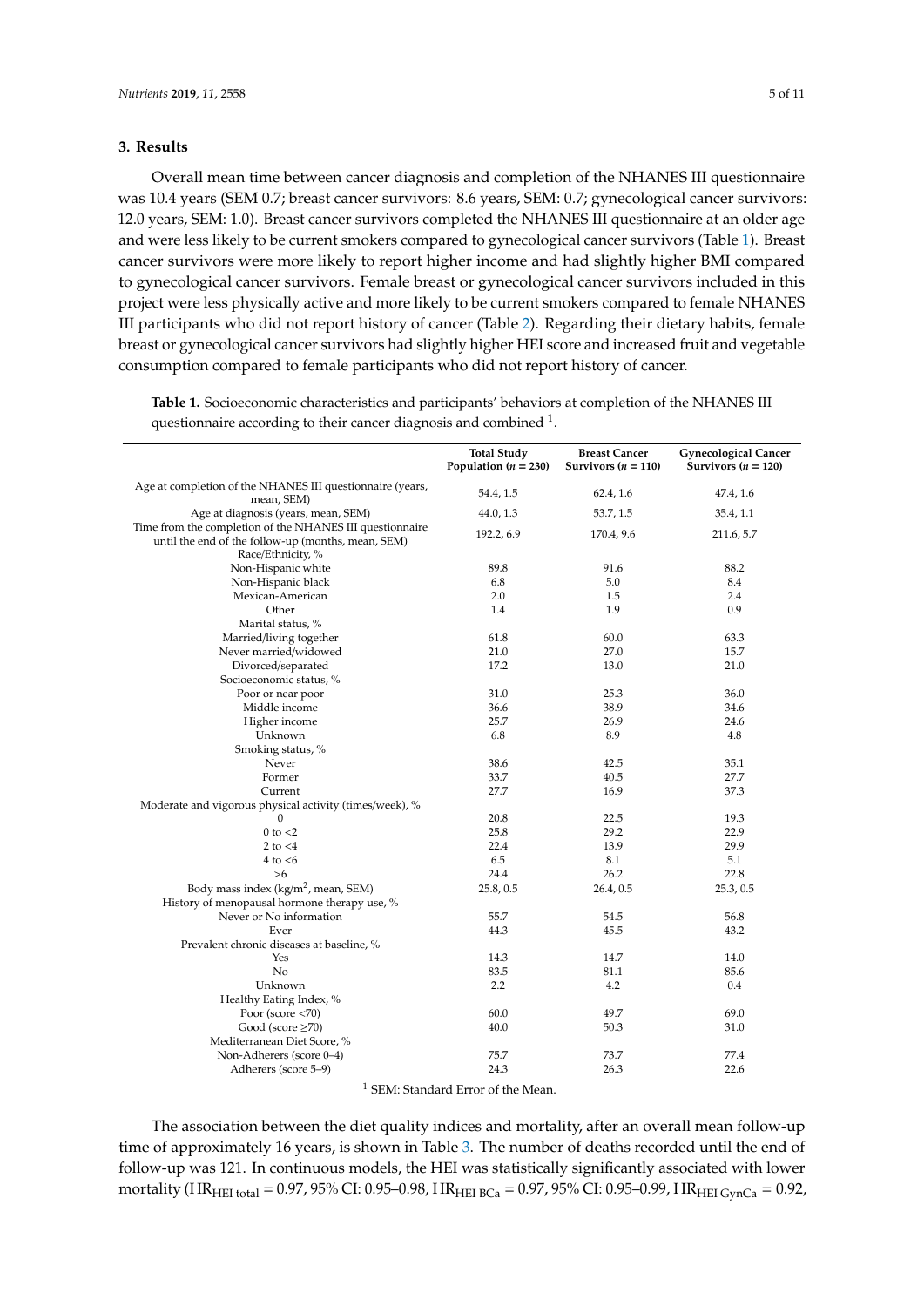95% CI: 0.89–0.96, in the fully adjusted models, per 1 unit increase in the HEI score). In categorical models, high diet quality (corresponding to HEI  $\geq$  70) was statistically significantly associated with mortality risk in the total study population (HR<sub>HEI good</sub> vs.  $_{\text{poor total}} = 0.43,95\%$  CI: 0.29–0.64). Sub-group analyses revealed similar results for gynecological cancer survivors (HR<sub>HEI good</sub> vs.  $_{\text{poor GyCa}} = 0.20$ , 95% CI: 0.10–0.43) and breast cancer survivors (HR<sub>HEI good</sub> vs.  $_{\text{poor BCa}} = 0.49$ , 95% CI: 0.25–0.97).

|                                                           | <b>Females without Self-Reported</b><br>Cancer $(n = 8424)$ | Females with Self-Reported Breast<br>or Gynecological Cancers ( $n = 230$ ) |  |
|-----------------------------------------------------------|-------------------------------------------------------------|-----------------------------------------------------------------------------|--|
| Age at completion of the NHANES III questionnaire (years, |                                                             |                                                                             |  |
| mean, SEM)                                                | 42.1, 0.5                                                   | 54.4, 1.5                                                                   |  |
| Race/Ethnicity, %                                         |                                                             |                                                                             |  |
| Non-Hispanic white                                        | 73.8                                                        | 89.8                                                                        |  |
| Non-Hispanic black                                        | 12.6                                                        | 6.8                                                                         |  |
| Mexican-American                                          | 5.2                                                         | 2.0                                                                         |  |
| Other                                                     | 8.4                                                         | 1.4                                                                         |  |
| Marital status, %                                         |                                                             |                                                                             |  |
| Married/living together                                   | 59.2                                                        | 61.8                                                                        |  |
| Never married/widowed                                     | 27.8                                                        | 21.0                                                                        |  |
| Divorced/separated                                        | 12.9                                                        | 17.2                                                                        |  |
| Unknown                                                   | 0.1                                                         | 0.0                                                                         |  |
| Socioeconomic status, %                                   |                                                             |                                                                             |  |
| Poor                                                      | 14.3                                                        | 11.2                                                                        |  |
| Near poor                                                 | 20.7                                                        | 19.8                                                                        |  |
| Middle income                                             | 35.0                                                        | 36.6                                                                        |  |
| Higher income                                             | 23.2                                                        | 25.7                                                                        |  |
| Unknown                                                   | 6.9                                                         | 6.8                                                                         |  |
| Smoking status, %                                         |                                                             |                                                                             |  |
| Never                                                     | 56.4                                                        | 38.6                                                                        |  |
| Former                                                    | 18.0                                                        | 33.7                                                                        |  |
| Current                                                   | 25.6                                                        | 27.7                                                                        |  |
| Moderate and vigorous physical activity (times/week), %   |                                                             |                                                                             |  |
| $\mathbf{0}$                                              | 18.1                                                        | 20.8                                                                        |  |
| $0$ to $<$ 2                                              | 24.9                                                        | 25.8                                                                        |  |
| 2 to $<$ 4                                                | 16.9                                                        | 22.4                                                                        |  |
| $4$ to $\lt 6$                                            | 7.4                                                         | 6.5                                                                         |  |
| >6                                                        | 32.7                                                        | 24.4                                                                        |  |
| Body mass index $(kg/m2$ , mean, SEM)                     | 26.3, 0.2                                                   | 25.8, 0.5                                                                   |  |
| History of menopausal hormone therapy use, %              |                                                             |                                                                             |  |
| Never                                                     | 20.8                                                        | 43.5                                                                        |  |
| Former                                                    | 7.2                                                         | 29.3                                                                        |  |
| Current                                                   | 7.3                                                         | 15.0                                                                        |  |
| Unknown/No information                                    | 64.6                                                        | 12.2                                                                        |  |
| Breastfeeding, %                                          |                                                             |                                                                             |  |
| Yes                                                       | 38.6                                                        | 44.4                                                                        |  |
| Healthy Eating Index (mean, SEM)                          | 64.2, 0.3                                                   | 66.3, 1.0                                                                   |  |
| Mediterranean Diet Score (mean, SEM)                      | 3.5, 0.0                                                    | 3.4, 0.1                                                                    |  |
| Total energy intake (kcal/day, mean, SEM)                 | 1805.2, 15.1                                                | 1,741.4, 57.1                                                               |  |
| Fruit (times/month, mean, SEM)                            | 28.5, 0.6                                                   | 32.9, 3.2                                                                   |  |
| Vegetables (times/month, mean, SEM)                       | 66.5, 1.0                                                   | 72.8, 5.5                                                                   |  |
| Red meat (times/month, mean, SEM)                         | 19.7, 0.4                                                   | 19.8, 1.5                                                                   |  |
|                                                           |                                                             |                                                                             |  |

**Table 2.** Lifestyle characteristics of females without a self-reported cancer diagnosis vs. females with self-reported breast or gynecological cancers in the NHANES III  $^1$ .

<sup>1</sup> SEM: Standard Error of the Mean.

The MDS was not associated with mortality risk in the total study population ( $HR_{MDS}$  total = 0.87, 95% CI: 0.74–1.04, in the fully adjusted model, per 1 unit increase in the MDS). Subgroup analyses revealed similar not statistically significant associations in both groups ( $HR_{MDS BCa} = 0.97$ , 95% CI: 0.82–1.16; HR<sub>MDS GynCa</sub> = 0.77, 95% CI: 0.57–1.04). In categorical models, the categories of the MDS were not statistically significantly associated with mortality risk in the total population (HRMDS Adherers vs. Non-Adherers = 0.67, 95% CI: 0.41–1.11) or the subgroups. Excluding alcohol consumption from the MDS did not materially modify our results (data not shown).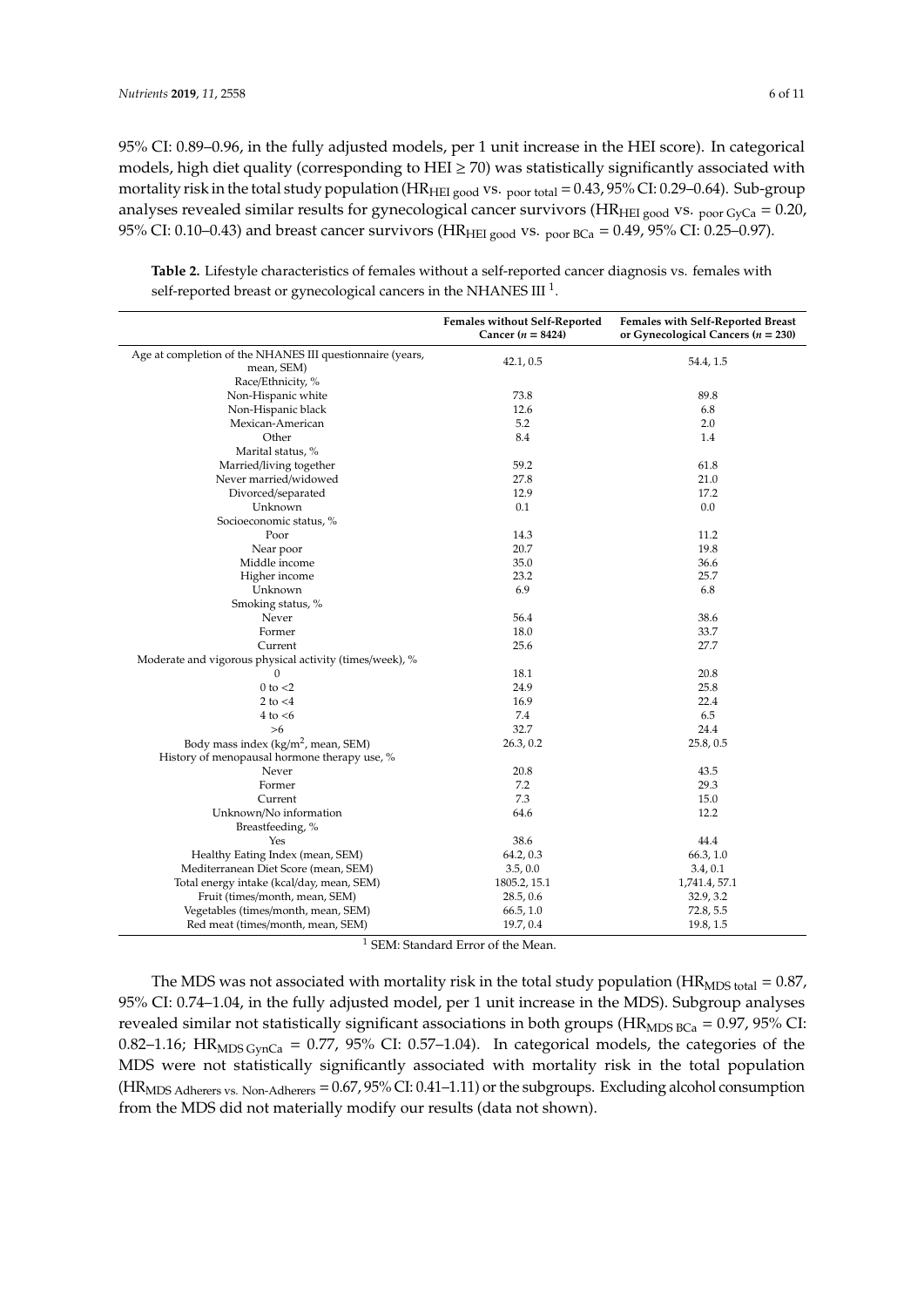|                          | Total Study Population ( $n = 230$ ) |                     | Breast Cancer Survivors ( $n = 110$ ) |                     | Gynecological Cancer Survivors ( $n = 120$ ) |                     |
|--------------------------|--------------------------------------|---------------------|---------------------------------------|---------------------|----------------------------------------------|---------------------|
|                          | Model 1                              | Model 2             | Model 1                               | Model 2             | Model 1                                      | Model 2             |
| Healthy Eating Index     | $0.97(0.95-0.99)$                    | $0.97(0.95-0.98)$   | $0.97(0.95-0.99)$                     | $0.97(0.95-0.99)$   | $0.95(0.93 - 0.97)$                          | $0.92(0.89 - 0.96)$ |
| Poor $(< 70)$            | 1.00                                 | 1.00                | 1.00                                  | 1.00                | 1.00                                         | 1.00                |
| Good $(\geq 70)$         | $0.45(0.30-0.67)$                    | $0.43(0.29 - 0.64)$ | $0.49(0.33 - 0.72)$                   | $0.49(0.25-0.97)$   | $0.29(0.16 - 0.51)$                          | $0.20(0.10-0.43)$   |
| Mediterranean Diet Score | $0.84(0.73 - 0.97)$                  | $0.87(0.74 - 1.04)$ | $0.89(0.77-1.03)$                     | $0.97(0.82 - 1.16)$ | $0.73(0.56 - 0.94)$                          | $0.77(0.57-1.04)$   |
| Non-adherers $(0-4)$     | 1.00                                 | 1.00                | l.00                                  | 1.00                | 1.00                                         | 1.00                |
| Adherers (5–9)           | $0.52(0.33 - 0.82)$                  | $0.67(0.41 - 1.11)$ | $0.47(0.29 - 0.76)$                   | $0.78(0.47-1.32)$   | $0.63(0.33 - 1.21)$                          | $0.49(0.18-1.37)$   |

**Table 3.** The association between diet quality indices and mortality for all participants and according to their cancer diagnosis <sup>1</sup> .

<sup>1</sup> Healthy Eating Index: Model 1: Adjusted for age at completion of the NHANES III questionnaire (continuous, years) and race/ethnicity (non-Hispanic white, non-Hispanic black, Mexican-American, other); Model 2: Additionally, adjusted for time between diagnosis and completion of the NHANES III questionnaire (continuous, years), body mass index (continuous, kg/m<sup>2</sup>), marital status (married/living together, never married/widowed, divorced/separated, unknown), socioeconomic status (poor/near poor, middle income, higher income, unknown), history of menopausal hormone therapy use (never user or no information, ever user), smoking status (never, former, or current smoker), self-reported prevalent chronic diseases at baseline (type 2 diabetes, heart attack, congestive heart failure or stroke; yes, no, or unknown), alcohol consumption (continuous, times per month), daily energy consumption (continuous, kcal/d) and moderate to vigorous physical activity (continuous, times of moderate to vigorous physical activity per week). Mediterranean Diet Score: Model 1: Adjusted for age at completion of the NHANES III questionnaire (continuous, years) and race/ethnicity (non-Hispanic white, non-Hispanic black, Mexican-American, other); Model 2: Additionally, adjusted for time between diagnosis and completion of the NHANES III questionnaire (continuous, years), body mass index (continuous, kg/m<sup>2</sup>), marital status (married/living together, never married/widowed, divorced/separated, unknown), socioeconomic status (poor/near poor, middle income, higher income, unknown), history of menopausal hormone therapy use (never user or no information, ever user), smoking status (never, former, or current smoker), self-reported prevalent chronic diseases at baseline (type 2 diabetes, heart attack, congestive heart failure or stroke; yes, no, or unknown), daily energy consumption (continuous, kcal/d) and moderate to vigorous physical activity (continuous, times of moderate to vigorous physical activity per week).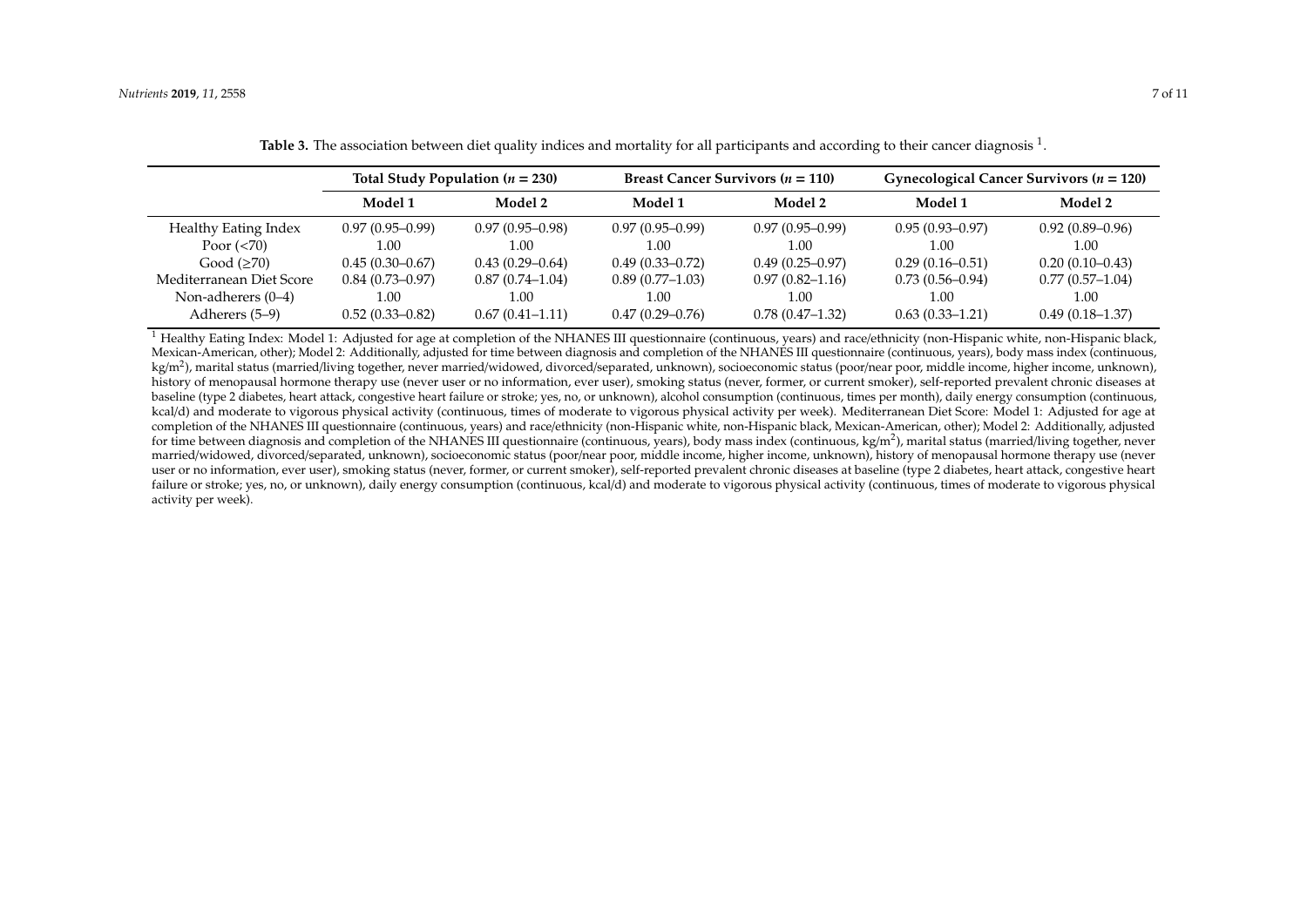#### **4. Discussion**

In our study of female cancer survivors, post-diagnostic diet quality, as assessed by the HEI, was associated with reduced mortality. In subgroup analyses, the statistically significant inverse association was evident in both breast and gynecological cancer survivors. For the MDS, a non-statistically significant inverse association was observed overall and in the subgroups.

Even though statistically significant associations were observed between the HEI and mortality, the association between the MDS and mortality was not statistically significant. A possible explanation for the lack of statistically significant associations is that very few participants in our study had high MDS. The MDS was based on the diet observed in European populations living around the Mediterranean region. On the other hand, the HEI was specifically designed to capture the diet quality of the US population (e.g., the first five components reflect conformity to the Food Pyramid Guide for the US population). This could suggest that the dietary pattern adopted by the US population differs from the Mediterranean diet and that the MDS may not be able to accurately capture the diet of this population. Given the multiple health benefits associated with the Mediterranean diet, several interventions were proposed in order to facilitate the adoption of the Mediterranean diet by the US population [27].

An inverse association between higher-quality diets (captured either by the HEI or the MDS) and mortality risk in disease-free populations was suggested previously [6,8,11,28,29]. Additionally, several studies have reported better prognosis in cancer survivors [30] and/or specifically female cancer survivors who adhered to a higher quality diet after diagnosis [4,10,31,32]. However, there are also studies suggesting that post-diagnostic diet and/or post-diagnostic diet quality are not associated with survival [5,19,33]. Our findings on the HEI are in line with the former studies and provide additional evidence in favor of a higher quality post-diagnostic diet as a modifiable risk factor.

A mechanism potentially explaining our findings could be mediated through inflammation. Breast cancer survivors who adopted higher quality diets post-diagnosis exhibited lower C-reactive protein (CRP) levels, compared to those with lower quality diets [34]. A positive association between CRP levels and mortality in disease-free individuals [35], as well as in cancer patients [36] is reported in the literature. Furthermore, improved survival after invasive breast cancer diagnosis was reported in women consuming diets with low inflammatory potential [37]. Diet with high inflammatory potential was previously associated with higher all-cause mortality risk in participants of the NHANES III [38]. Given that the diet corresponding to higher HEI score is considered a diet with low inflammatory potential, the inverse association we observed could be mediated through lower CRP concentrations. Another possible mechanism explaining our findings could be through meeting the micronutrient and mineral dietary requirements. Lower quality diets may be insufficient/deficient in various protective micronutrients and minerals and/or be abundant in potentially harmful agents. Long-term low micronutrient and mineral intake could be associated with worse health outcomes, including mortality [39,40].

The lifestyle differences and the lack of diet quality differences between female NHANES III participants without a self-reported cancer diagnosis and the female breast or gynecological cancer survivors included in this study (Table 2) could indicate that other lifestyle modifications, e.g., increasing physical activity or quitting smoking, may be easier to implement and to sustain over time compared to dietary modifications. Thus, further guidance and support may be necessary for female cancer survivors to adhere to a healthier, higher-quality diet post-diagnosis.

Our study had several strengths. The prospective study design and the long follow-up time allowed us to establish a clear period between disease onset, post-diagnostic dietary habits, and mortality. Additionally, the detailed information collection at baseline allowed us to adjust for various lifestyle factors that may influence mortality.

However, this study also has several limitations. The small sample size of female breast or gynecological cancer survivors may not have allowed the detection of a significant association between the MDS, and mortality. Additionally, our results were based on only one assessment of the dietary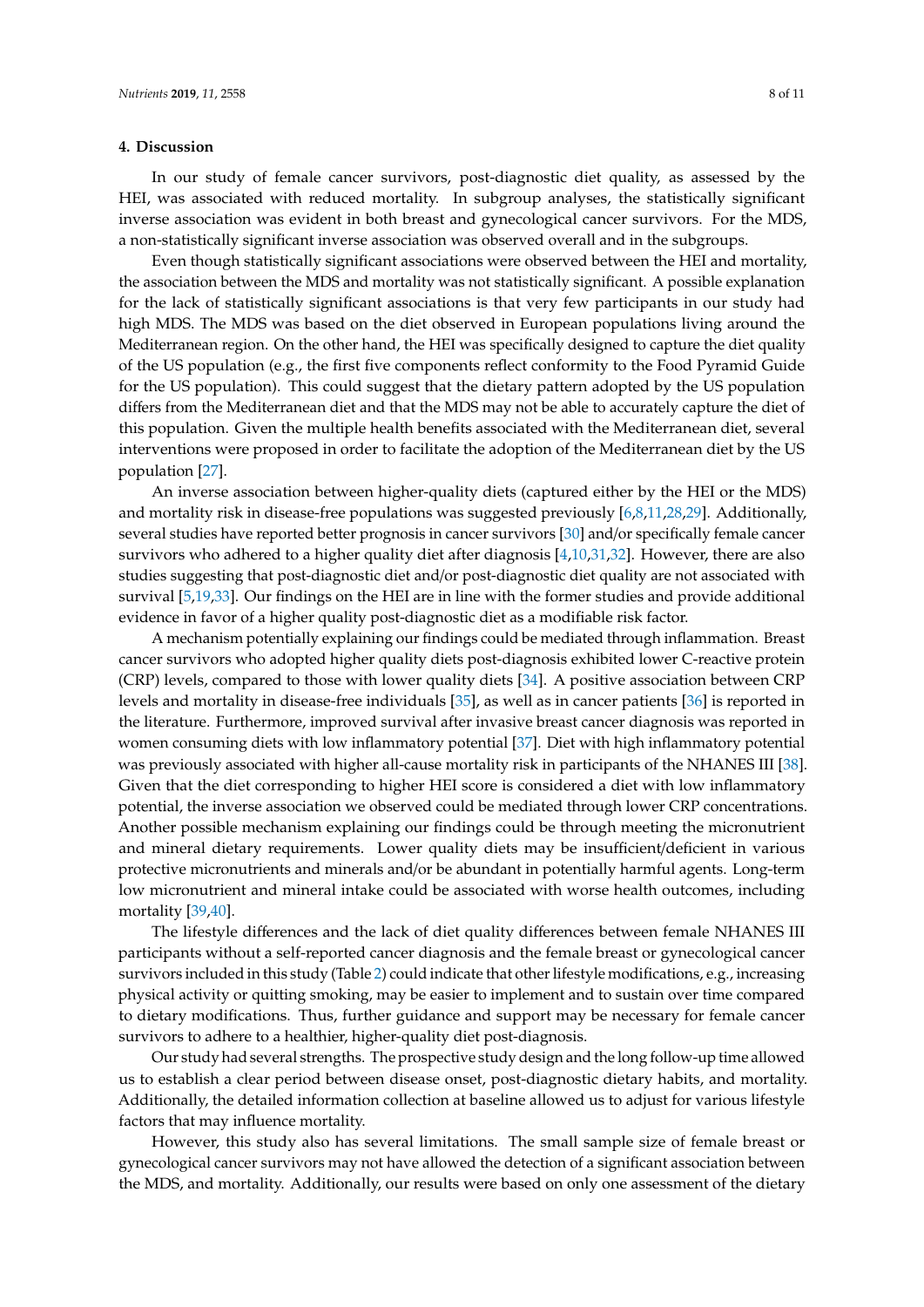habits and may not reflect the true or long-term habits of individual participants. However, both diet quality indices were validated in previous studies and seem to adequately capture peoples' dietary habits. As in any observational study, we cannot exclude the possibility of residual confounding. We cannot exclude the possibility that the female cancer survivors that participated in the NHANES III and in our study could have been healthier than female cancer survivors that did not participate in the NHANES III. Due to the small number of gynecological cancer survivors we were not able to perform analyses separately for every cancer type. It is plausible that some cancer cases (e.g., ovarian) were detected early since otherwise, patients' survival is very low. Finally, since information regarding disease severity or treatment was not available, we were not able to account for them in our analyses. Yet, given the long time between cancer diagnosis and mortality, cancer treatment and severity are unlikely to severely affect our results. Future projects should aim to capture this information and include them in the analyses as covariates.

In conclusion, higher post-diagnostic diet quality, as assessed by the HEI, was inversely associated with mortality in female cancer survivors, suggesting a protective effect when adhering to the diet captured by the HEI. Additional studies are required in order to verify our findings and to investigate underlying mechanisms of the mortality-adherence association.

**Disclaimer:** All analyses, interpretations, or conclusions reached are credited to the authors of this manuscript and not to the NCHS, which is responsible only for the initial data.

**Author Contributions:** Conceptualization, N.K. and S.R.; Methodology, N.K. and S.R.; Formal analysis, N.K.; Writing—original draft preparation, N.K.; Writing—review and editing, N.K., G.P., D.F. and S.R.; Supervision, S.R.; Funding acquisition, S.R.

**Funding:** This research was funded by Krebsliga Schweiz, grant number "KFS-4114-02-2017".

**Conflicts of Interest:** The authors declare no conflict of interest. The funders had no role in the design of the study; in the collection, analyses, or interpretation of data; in the writing of the manuscript, or in the decision to publish the results.

#### **References**

- 1. Ferlay, J.; Shin, H.; Bray, F.; Forman, D.; Mathers, C.; Parkin, D. *Globocan, Cancer Incidence and Mortality Worldwide: Iarc Cancerbase no. 10 [Internet]*; International Agency for Research on Cancer: Lyon, France, 2010. Available online: <globocan.iarc.fr> (accessed on 15 December 2017).
- 2. World Cancer Research Fund/American Institute for Cancer Research. Continuous Update Project Expert Report 2018. Diet, Nutrition, Physical Activity and Breast Cancer Survivors. Available online: <dietandcancerreport.org> (accessed on 15 December 2017).
- 3. Pierce, J.P.; Stefanick, M.L.; Flatt, S.W.; Natarajan, L.; Sternfeld, B.; Madlensky, L.; Al-Delaimy, W.K.; Thomson, C.A.; Kealey, S.; Hajek, R. Greater survival after breast cancer in physically active women with high vegetable-fruit intake regardless of obesity. *J. Clin. Oncol.* **2007**, *25*, 2345–2351. [\[CrossRef\]](http://dx.doi.org/10.1200/JCO.2006.08.6819) [\[PubMed\]](http://www.ncbi.nlm.nih.gov/pubmed/17557947)
- 4. Inoue-Choi, M.; Robien, K.; Lazovich, D. Adherence to the wcrf/aicr guidelines for cancer prevention is associated with lower mortality among older female cancer survivors. *Cancer Epidemiol. Biomark. Prev.* **2013**, *22*, 792–802. [\[CrossRef\]](http://dx.doi.org/10.1158/1055-9965.EPI-13-0054) [\[PubMed\]](http://www.ncbi.nlm.nih.gov/pubmed/23462914)
- 5. Pierce, J.P.; Natarajan, L.; Caan, B.J.; Parker, B.A.; Greenberg, E.R.; Flatt, S.W.; Rock, C.L.; Kealey, S.; Al-Delaimy, W.K.; Bardwell, W.A.; et al. Influence of a diet very high in vegetables, fruit, and fiber and low in fat on prognosis following treatment for breast cancer: The women's healthy eating and living (whel) randomized trial. *JAMA* **2007**, *298*, 289–298. [\[CrossRef\]](http://dx.doi.org/10.1001/jama.298.3.289) [\[PubMed\]](http://www.ncbi.nlm.nih.gov/pubmed/17635889)
- 6. Rathod, A.D.; Bharadwaj, A.S.; Badheka, A.O.; Kizilbash, M.; Afonso, L. Healthy eating index and mortality in a nationally representative elderly cohort. *Arch. Intern. Med.* **2012**, *172*, 275–277. [\[CrossRef\]](http://dx.doi.org/10.1001/archinternmed.2011.1031) [\[PubMed\]](http://www.ncbi.nlm.nih.gov/pubmed/22332163)
- 7. Reedy, J.; Krebs-Smith, S.M.; Miller, P.E.; Liese, A.D.; Kahle, L.L.; Park, Y.; Subar, A.F. Higher diet quality is associated with decreased risk of all-cause, cardiovascular disease, and cancer mortality among older adults. *J. Nutr.* **2014**, *144*, 881–889. [\[CrossRef\]](http://dx.doi.org/10.3945/jn.113.189407) [\[PubMed\]](http://www.ncbi.nlm.nih.gov/pubmed/24572039)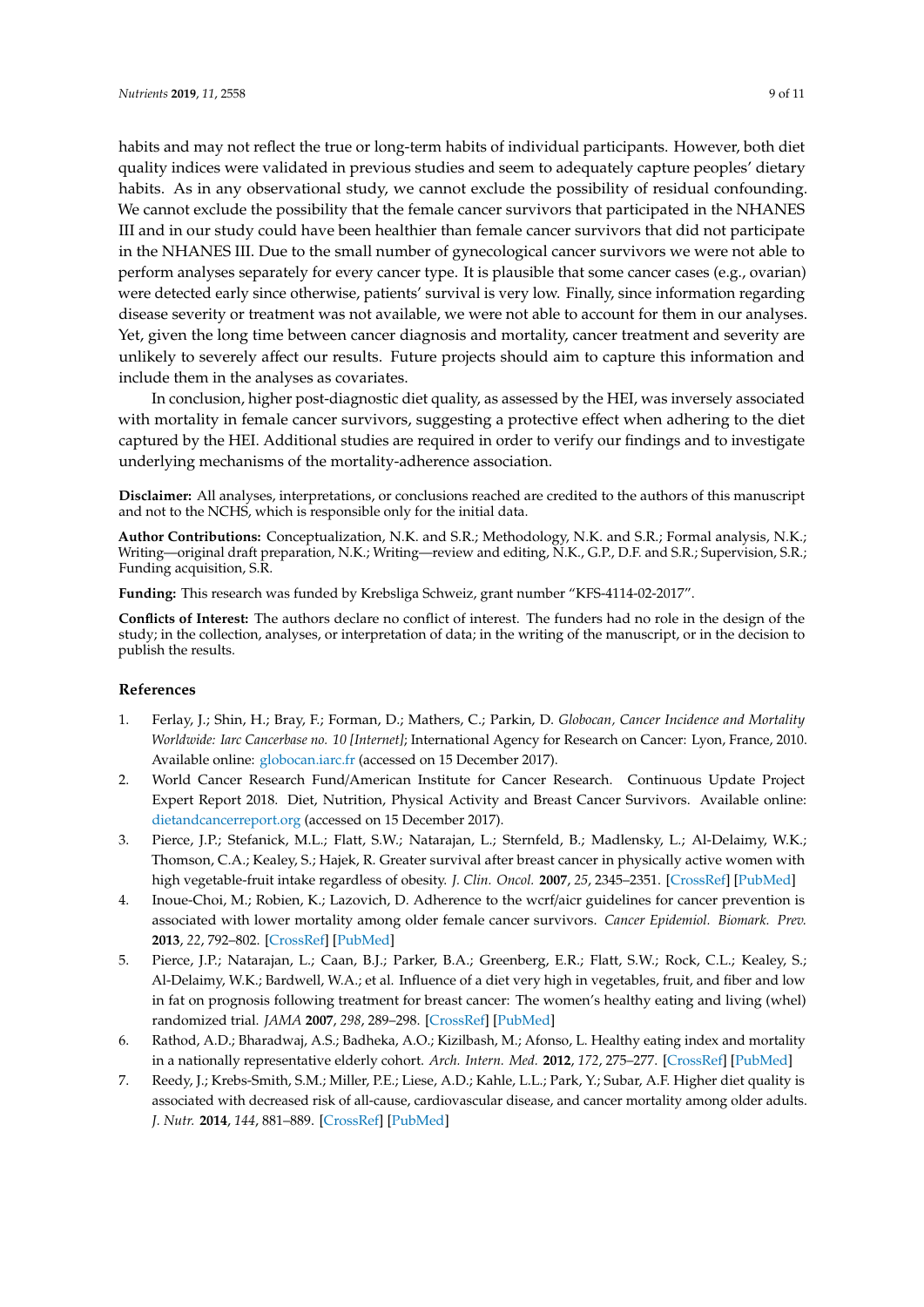- 8. George, S.M.; Ballard-Barbash, R.; Manson, J.E.; Reedy, J.; Shikany, J.M.; Subar, A.F.; Tinker, L.F.; Vitolins, M.; Neuhouser, M.L. Comparing indices of diet quality with chronic disease mortality risk in postmenopausal women in the women's health initiative observational study: Evidence to inform national dietary guidance. *Am. J. Epidemiol.* **2014**, *180*, 616–625. [\[CrossRef\]](http://dx.doi.org/10.1093/aje/kwu173) [\[PubMed\]](http://www.ncbi.nlm.nih.gov/pubmed/25035143)
- 9. Onvani, S.; Haghighatdoost, F.; Surkan, P.J.; Larijani, B.; Azadbakht, L. Adherence to the healthy eating index and alternative healthy eating index dietary patterns and mortality from all causes, cardiovascular disease and cancer: A meta-analysis of observational studies. *J. Hum. Nutr. Diet.* **2017**, *30*, 216–226. [\[CrossRef\]](http://dx.doi.org/10.1111/jhn.12415)
- 10. George, S.M.; Ballard-Barbash, R.; Shikany, J.M.; Caan, B.J.; Freudenheim, J.L.; Kroenke, C.H.; Vitolins, M.Z.; Beresford, S.A.; Neuhouser, M.L. Better postdiagnosis diet quality is associated with reduced risk of death among postmenopausal women with invasive breast cancer in the women's health initiative. *Cancer Epidemiol. Biomark. Prev.* **2014**, *23*, 575–583. [\[CrossRef\]](http://dx.doi.org/10.1158/1055-9965.EPI-13-1162)
- 11. Knoops, K.T.; de Groot, L.C.; Kromhout, D.; Perrin, A.E.; Moreiras-Varela, O.; Menotti, A.; van Staveren, W.A. Mediterranean diet, lifestyle factors, and 10-year mortality in elderly european men and women: The hale project. *JAMA* **2004**, *292*, 1433–1439. [\[CrossRef\]](http://dx.doi.org/10.1001/jama.292.12.1433)
- 12. Osler, M.; Schroll, M. Diet and mortality in a cohort of elderly people in a north european community. *Int. J. Epidemiol.* **1997**, *26*, 155–159. [\[CrossRef\]](http://dx.doi.org/10.1093/ije/26.1.155)
- 13. Trichopoulou, A.; Kouris-Blazos, A.; Wahlqvist, M.L.; Gnardellis, C.; Lagiou, P.; Polychronopoulos, E.; Vassilakou, T.; Lipworth, L.; Trichopoulos, D. Diet and overall survivalin elderly people.*BMJ* **1995**, *311*, 1457–1460. [\[CrossRef\]](http://dx.doi.org/10.1136/bmj.311.7018.1457) [\[PubMed\]](http://www.ncbi.nlm.nih.gov/pubmed/8520331)
- 14. Trichopoulou, A.; Costacou, T.; Bamia, C.; Trichopoulos, D. Adherence to a mediterranean diet and survival in a greek population. *N. Engl. J. Med.* **2003**, *348*, 2599–2608. [\[CrossRef\]](http://dx.doi.org/10.1056/NEJMoa025039) [\[PubMed\]](http://www.ncbi.nlm.nih.gov/pubmed/12826634)
- 15. Trichopoulou, A.; Bamia, C.; Trichopoulos, D. Mediterranean diet and survival among patients with coronary heart disease in greece. *Arch. Intern. Med.* **2005**, *165*, 929–935. [\[CrossRef\]](http://dx.doi.org/10.1001/archinte.165.8.929) [\[PubMed\]](http://www.ncbi.nlm.nih.gov/pubmed/15851646)
- 16. Lopez-Garcia, E.; Rodriguez-Artalejo, F.; Li, T.Y.; Fung, T.T.; Li, S.; Willett, W.C.; Rimm, E.B.; Hu, F.B. The mediterranean-style dietary pattern and mortality among men and women with cardiovascular disease. *Am. J. Clin. Nutr.* **2013**, *99*, 172–180. [\[CrossRef\]](http://dx.doi.org/10.3945/ajcn.113.068106)
- 17. Bonaccio, M.; Di Castelnuovo, A.; Costanzo, S.; Persichillo, M.; De Curtis, A.; Donati, M.B.; de Gaetano, G.; Iacoviello, L.; Investigators, M.-S. Adherence to the traditional mediterranean diet and mortality in subjects with diabetes. Prospective results from the moli-sani study. *Eur. J. Prev. Cardiol.* **2016**, *23*, 400–407. [\[CrossRef\]](http://dx.doi.org/10.1177/2047487315569409)
- 18. Schwingshackl, L.; Schwedhelm, C.; Galbete, C.; Hoffmann, G. Adherence to mediterranean diet and risk of cancer: An updated systematic review and meta-analysis. *Nutrients* **2017**, *9*, 1063. [\[CrossRef\]](http://dx.doi.org/10.3390/nu9101063)
- 19. Kim, E.H.; Willett, W.C.; Fung, T.; Rosner, B.; Holmes, M.D. Diet quality indices and postmenopausal breast cancer survival. *Nutr. Cancer* **2011**, *63*, 381–388. [\[CrossRef\]](http://dx.doi.org/10.1080/01635581.2011.535963)
- 20. US Department of Health and Human Services, P.H.S., Centers for Disease Control and Prevention. Plan and operation of the third national health and nutrition examination survey, 1988–1994. In *Vital Health Stat 1994, 1*; US Department of Health and Human Services: Hyattsville, MD, USA, 1994.
- 21. NHANES III (1988–1994). Available online: https://[wwwn.cdc.gov](https://wwwn.cdc.gov/nchs/nhanes/nhanes3/Default.aspx)/nchs/nhanes/nhanes3/Default.aspx (accessed on 15 December 2017).
- 22. NCHS Data Linkage–Mortality Data–Methods. Available online: http://cdc.gov/nchs/[data-linkage](http://cdc.gov/nchs/data-linkage/mortality-methods.htm)/mortality[methods.htm](http://cdc.gov/nchs/data-linkage/mortality-methods.htm) (accessed on 15 December 2017).
- 23. National Center for Health Statistics. *National Death Index User's Guide*; National Center for Health Statistics: Hyattsville, MD, USA, 2013.
- 24. Calle, E.E.; Terrell, D.D. Utility of the national death index for ascertainment of mortality among cancer prevention study ii participants. *Am. J. Epidemiol.* **1993**, *137*, 235–241. [\[CrossRef\]](http://dx.doi.org/10.1093/oxfordjournals.aje.a116664)
- 25. Rich-Edwards, J.W.; Corsano, K.A.; Stampfer, M.J. Test of the national death index and equifax nationwide death search. *Am. J. Epidemiol.* **1994**, *140*, 1016–1019. [\[CrossRef\]](http://dx.doi.org/10.1093/oxfordjournals.aje.a117191)
- 26. Suresh, S.; Sabanayagam, C.; Shankar, A. Socioeconomic status, self-rated health, and mortality in a multiethnic sample of us adults. *J. Epidemiol.* **2011**, *21*, 337–345. [\[CrossRef\]](http://dx.doi.org/10.2188/jea.JE20100142)
- 27. Martínez-González, M.Á.; Hershey, M.S.; Zazpe, I.; Trichopoulou, A. Transferability of the mediterranean diet to non-mediterranean countries. What is and what is not the mediterranean diet. *Nutrients* **2017**, *9*, 1226. [\[CrossRef\]](http://dx.doi.org/10.3390/nu9111226) [\[PubMed\]](http://www.ncbi.nlm.nih.gov/pubmed/29117146)